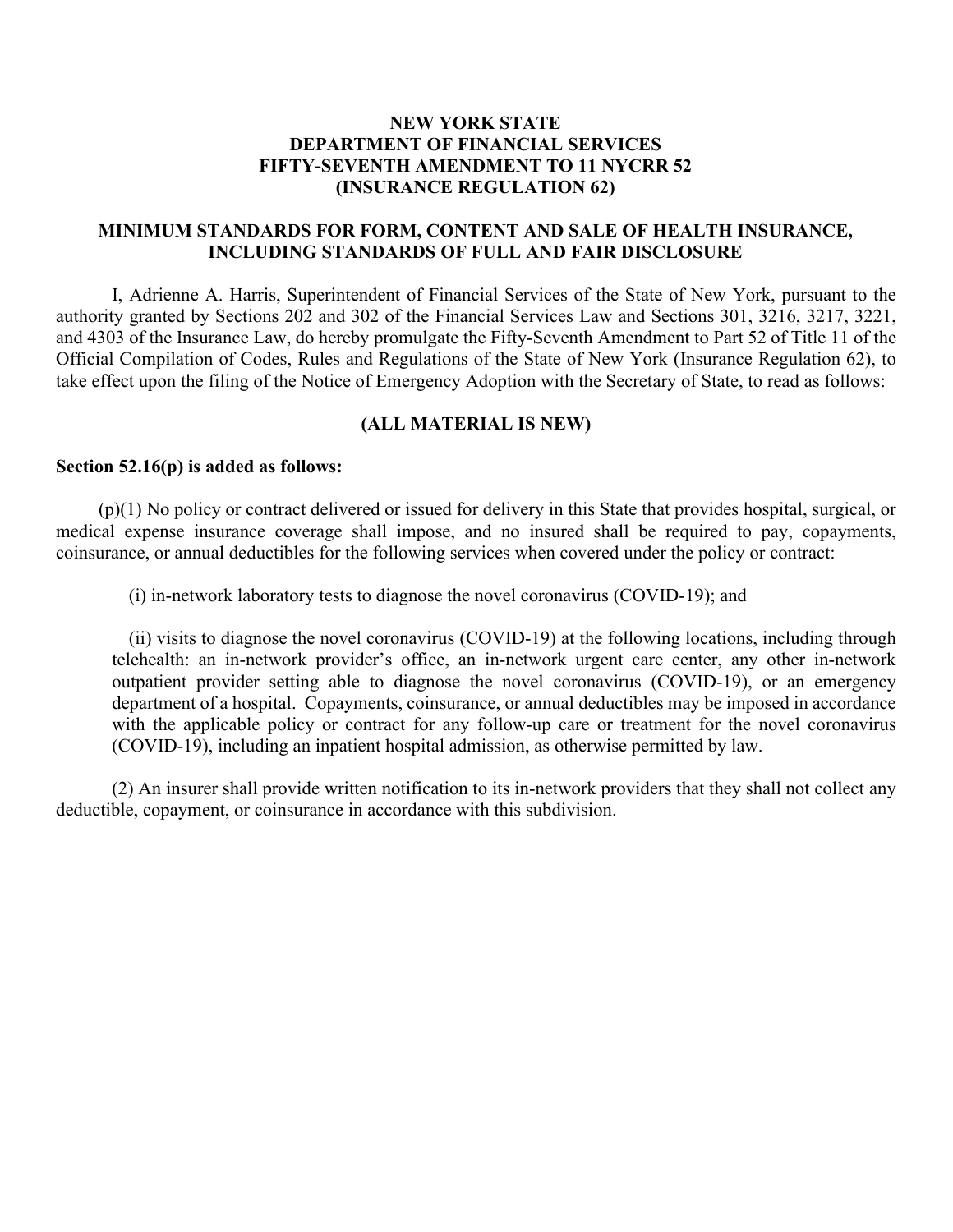## Statement of the Reasons for the Emergency Measure Fifty-Seventh Amendment to 11 NYCRR 52 (Insurance Regulation 62)

 While New York State has made incredible progress in the fight against COVID-19, to continue to effectively monitor infection levels and encourage the public to test for COVID-19, it is essential that cost-sharing not serve as a barrier to testing for COVID-19.

 Preparedness Plan to combat the virus is the protection and treatment of people who test positive for COVID-19. The government has secured millions of courses of the Pfizer anti-viral pill that has been shown to reduce the risk of hospitalization or death from COVID-19 by 89%. See <https://www.whitehouse.gov/covidplan>/. Obtaining the medication is dependent upon a positive COVID-19 test result. To ensure that New Yorkers are provided all medical intervention available to keep them safe, it is necessary to encourage the public to test for COVID-19 and eliminate cost- sharing so that it does not serve as a barrier to COVID-19 testing. A component of the federal government's recently released National COVID-19

 Consistent with the federal Coronavirus Aid, Relief, and Economic Security Act ("CARES Act"), codified at 15 U.S.C. Section 9001 et seq., this amendment prohibits health care plans that provide hospital, surgical, or medical expense insurance policies or contracts from imposing, and provides that no insured shall be required to pay, copayments, coinsurance, or annual deductibles for covered in-network laboratory tests to diagnose COVID-19 and for visits to diagnose COVID- 19 at the following locations, including through telehealth: an in-network provider's office, an in- network urgent care center, any other in-network outpatient provider setting able to diagnose COVID-19, or an emergency department of a hospital. Copayments, coinsurance, or annual deductibles may be imposed in accordance with the applicable policy or contract for any follow- up care or treatment for COVID-19, including an inpatient hospital admission, as otherwise permitted by law. The amendment requires every health care plan to provide written notification of the requirements of the amendment to its in-network providers in order to ensure that the providers do not require any insured to pay a copayment, coinsurance, or annual deductible that is prohibited from being imposed under the amendment. This notification should ensure that providers do not collect a copayment, coinsurance, or annual deductible at any time, including when the services are provided, which is typically when such payment is collected.

 not serve as a barrier to testing for COVID-19, it is imperative that this amendment be promulgated on an emergency basis for the preservation of public health. Since the COVID-19 pandemic is constantly evolving, and to ensure that cost-sharing does

ad

 Adrienne A. Harris Superintendent of Financial Services

Date: March 16, 2022